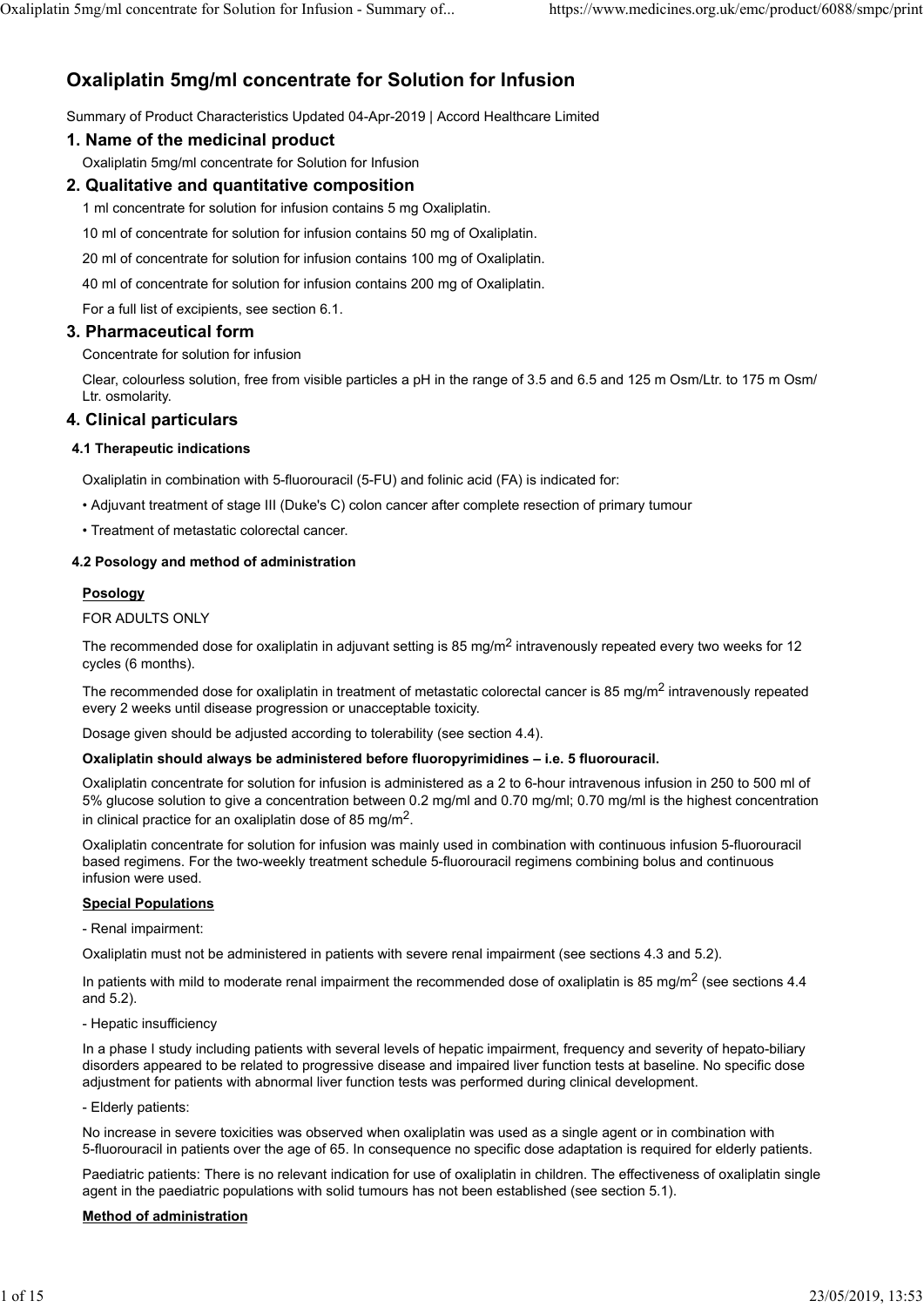Oxaliplatin concentrate for solution for infusion is administered by intravenous infusion.

The administration of Oxaliplatin concentrate for solution for infusion does not require hyperhydration.

Oxaliplatin concentrate for solution for infusion diluted in 250 to 500 ml of 5% glucose solution to give a concentration not less than 0.2 mg/ml must be infused via a central venous line or peripheral vein over 2 to 6 hours. Oxaliplatin infusion must always precede the administration of 5-fluorouracil.

In the event of extravasation, administration must be discontinued immediately.

### **Instructions for use:**

Oxaliplatin concentrate for solution for infusion must be diluted before use. Only 5% glucose diluent is to be used to dilute the concentrate for solution for infusion product. (see section 6.6).

### **4.3 Contraindications**

Oxaliplatin is contraindicated in patients who

- have a known history of hypersensitivity to oxaliplatin or to any of the excipients listed in section 6.1.
- are breast-feeding.

- have myelosuppression prior to starting first course, as evidenced by baseline neutrophils <2x10<sup>9</sup>/l and/or platelet count of  $<$ 100x10 $9$ l.

- have a peripheral sensitive neuropathy with functional impairment prior to first course.
- have a severely impaired renal function (creatinine clearance less than 30 ml /min).

### **4.4 Special warnings and precautions for use**

Oxaliplatin concentrate for solution for infusion should only be used in specialised departments of oncology and should be administered under the supervision of an experienced oncologist.

#### Renal impairment

Patients with mild to moderate

renal impairment should be closely monitored for adverse reactions and the dose adjusted according to toxicity (see section 5.2).

#### Hypersensitivity reactions

Special surveillance should be ensured for patients with a history of allergic manifestations to other products containing platinum. In case of anaphylactic- manifestations the infusion should be interrupted immediately and an appropriate symptomatic treatment started. Re-administration of oxaliplatin to such patients is contra-indicated. Cross reactions, sometimes fatal, have been reported with all platinum compounds.

In case of oxaliplatin extravasation, the infusion must be stopped immediately and usual local symptomatic treatment initiated.

#### Neurological Symptoms

Neurological toxicity of oxaliplatin should be carefully monitored, especially if co-administered with other medicinal products with specific neurological toxicity. A neurological examination should be performed before each administration and periodically thereafter.

For patients who develop acute laryngopharyngeal dysaesthesia (see section 4.8), during or within the hours following the 2-hour infusion, the next oxaliplatin infusion should be administered over 6 hours.

#### Peripheral neuropathy

If neurological symptoms (paraesthesia, dysaesthesia) occur, the following recommended oxaliplatin dose adjustment should be based on the duration and severity of these symptoms:

- If symptoms last longer than seven days and are troublesome, the subsequent oxaliplatin dose should be reduced from 85 to 65 mg/m<sup>2</sup> (metastatic setting) or 75 mg/m<sup>2</sup> (adjuvant setting).

- If paraesthesia without functional impairment persists until the next cycle, the subsequent oxaliplatin dose should be reduced from 85 to 65 mg/m<sup>2</sup> (metastatic setting) or 75 mg/m<sup>2</sup> (adjuvant setting).

- If paraesthesia with functional impairment persists until the next cycle, oxaliplatin should be discontinued.

- If these symptoms improve following discontinuation of oxaliplatin therapy, resumption of therapy may be considered.

Patients should be informed of the possibility of persistent symptoms of peripheral sensory neuropathy after the end of the treatment. Localised moderate parasthesias or parasthesias that may interfere with functional activities can persist after up to 3 years following treatment cessation in the adjuvant setting.

Reversible Posterior Leukoencephalopathy Syndrome (RPLS)

Cases of Reversible Posterior Leukoencephalopathy Syndrome (RPLS also known as PRES, Posterior Reversible Encephalopathy Syndrome) have been reported in patients receiving oxaliplatin in combination chemotherapy. RPLS is a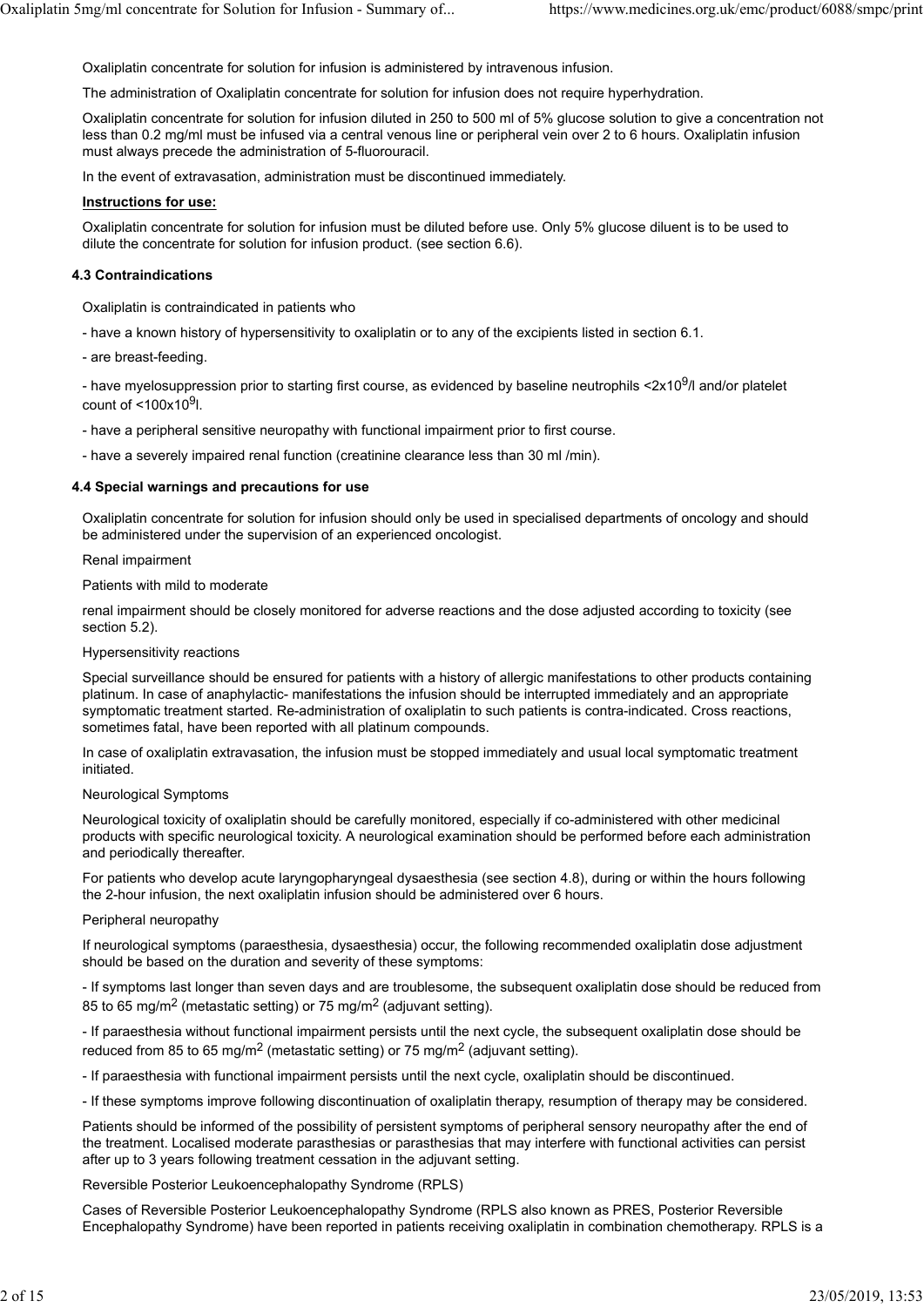rare, reversible, rapidly evolving neurological condition, which can include seizure, hypertension, headache, confusion, blindness, and other visual and neurological disturbances (see section 4.8). Diagnosis of RPLS is based upon confirmation by brain imaging, preferably MRI (Magnetic Resonance Imaging)

Nausea, vomiting, diarrhoea, dehydration and haematological changes

Gastrointestinal toxicity, which manifests as nausea and vomiting, warrants prophylactic and/or therapeutic anti-emetic therapy (see section 4.8.).

Dehydration, paralytic ileus, intestinal obstruction, hypokalemia, metabolic acidosis and renal impairment may be caused by severe diarrhoea/emesis particularly when combining oxaliplatin with 5-fluorouracil.

Cases of intestinal ischemia, including fatal outcomes, have been reported with oxaliplatin treatment. In case of intestinal ischemia, oxaliplatin treatment should be discontinued and appropriate measures initiated. (see section 4.8).

If haematological toxicity occurs (neutrophils <  $1.5x10<sup>9</sup>/$  or platelets <  $50x10<sup>9</sup>/$ ), administration of the next course of therapy should be postponed until haematological values return to acceptable levels. A full blood count with white cell differential should be performed prior to start of therapy and before each subsequent course. Myelosuppressive effects may be additive to those of concomitant chemotherapy. Patient with severe and persistent myelosuppression are at high risk of infectious complications. Sepsis, neutropenic sepsis and septic shock have been reported in patients treated with oxaliplatin including fatal outcomes (see section 4.8.). If any of these events occurs, oxaliplatin should be discontinued.

Patients must be adequately informed of the risk of diarrhoea/emesis, mucositis/stomatitis and neutropenia after oxaliplatin and 5-fluorouracil administration so that they can urgently contact their treating physician for appropriate management.

If mucositis/stomatitis occurs with or without neutropenia, the next treatment should be delayed until recovery from mucositis/stomatitis to grade 1 or less and/or until the neutrophil count is  $\geq 1.5 \times 10^9$ /l.

For oxaliplatin combined with 5-fluorouracil (with or without folinic acid), the usual dose adjustments for 5-fluorouracil associated toxicities should apply.

If grade 4 diarrhoea, grade 3-4 neutropenia (neutrophils <  $1.0x10<sup>9</sup>/l$ ), febrile neutropenia (fever of unknown origin without clinically or microbiologically documented infection with an absolute neutrophil count < 1.0 x 109/L, temperature > 38.3°C or a sustained temperature > 38°C for more than one hour), or grade 3-4 thrombocytopenia (platelets < 50x10<sup>9</sup>/l) occur, the dose of oxaliplatin should be reduced from 85 to 65 mg/m<sup>2</sup> (metastatic setting) or 75 mg/m<sup>2</sup> (adjuvant setting), in addition to any 5-fluorouracil dose reductions required.

#### Pulmonary

In the case of unexplained respiratory symptoms such as non-productive cough, dyspnoea, crackles or radiological pulmonary infiltrates, oxaliplatin should be discontinued until further pulmonary investigations exclude an interstitial lung disease (see section 4.8).

#### Blood disorders

Haemolytic-uraemic syndrome (HUS) is a life-threatening side effect (frequency not known). Oxaliplatin should be discontinued at the first signs of any evidence of microangiopathic haemolytic anaemia, such as rapidly falling haemoglobin with concomitant thrombocytopenia, elevation of serum bilirubin, serum creatinine, blood urea nitrogen, or LDH. Renal failure may not be reversible with discontinuation of therapy and dialysis may be required.

Disseminated intravascular coagulation (DIC), including fatal outcomes, has been reported in association with oxaliplatin treatment. If DIC is present, oxaliplatin treatment should be discontinued and appropriate treatment should be administered. (see section 4.8)

### QT prolongation

QT prolongation may lead to an increased risk for ventricular arrhythmias including Torsade de Pointes, which can be fatal (see section 4.8). The QT interval should be closely monitored on a regular basis before and after administration of oxaliplatin. Caution should be exercised in patients with a history or a predisposition for prolongation of QT, those who are taking medicinal products known to prolong QT interval, and those with electrolyte disturbances such as hypokalemia, hypocalcaemia, or hypomagnesaemia. In case of QT prolongation, oxaliplatin treatment should be discontinued. (see sections 4.5 and 4.8).

#### Rhabdomyolysis

Rhabdomyolysis has been reported in patients treated with oxaliplatin, including fatal outcomes. In case of muscle pain and swelling, in combination with weakness, fever or darkened urine, oxaliplatin treatment should be discontinued. If rhabdomyolysis is confirmed, appropriate measures should be taken. Caution is recommended if medicinal products associated with rhabdomyolysis are administered concomitantly with oxaliplatin. (see sections 4.5 and 4.8)

Gastrointestinal ulcer/ Gastrointestinal ulcer haemorrhage and perforation

Oxaliplatin treatment can cause gastrointestinal ulcer and potential complications, such as gastrointestinal haemorrhage and perforation, which can be fatal. In case of gastrointestinal ulcer, oxaliplatin treatment should be discontinued and appropriate measures taken. (see section 4.8)

#### **Hepatic**

In case of abnormal liver function test results or portal hypertension, which does not obviously result from liver metastases, very rare cases of drug induced hepatic vascular disorders should be considered.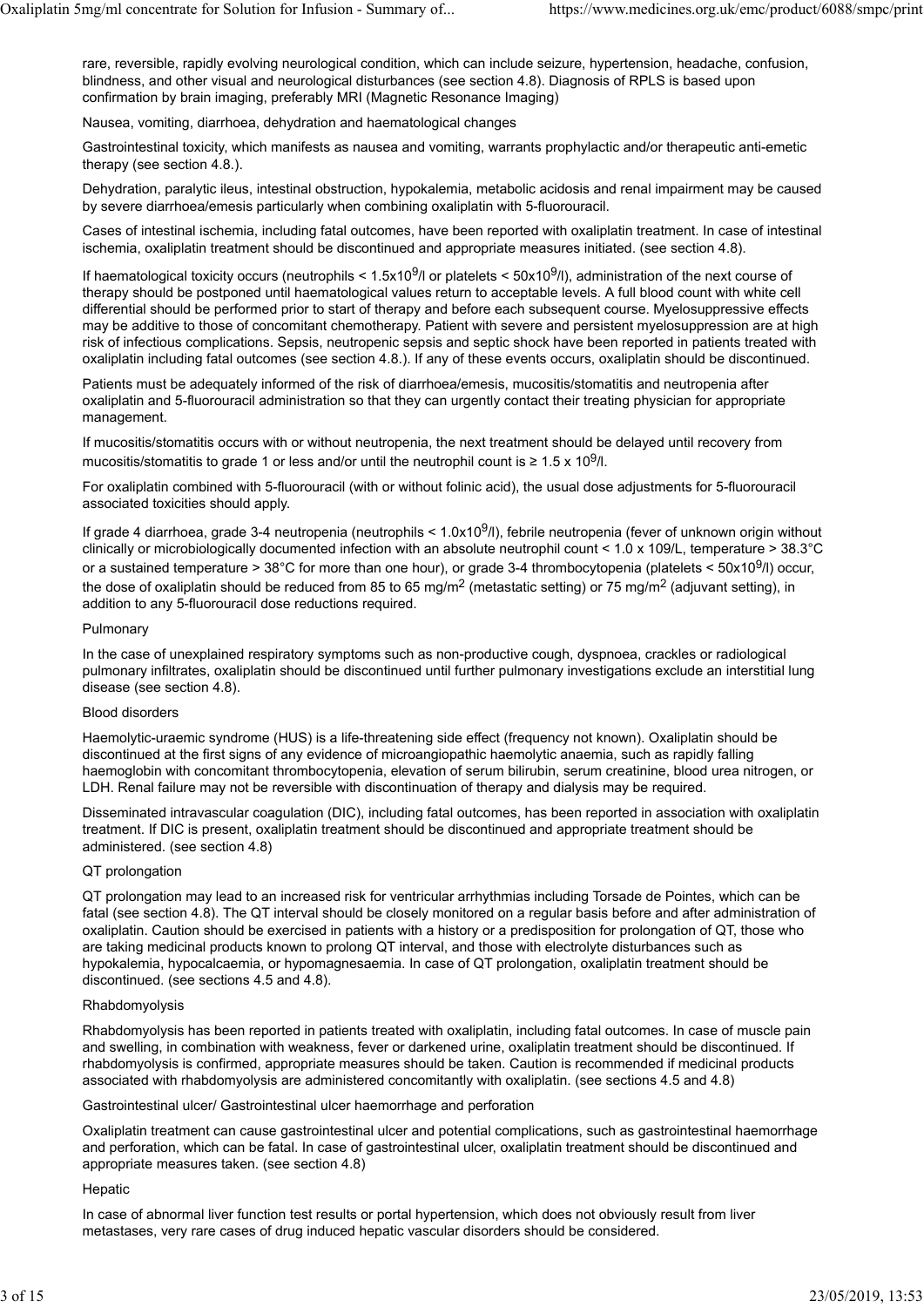**Pregnancy** 

For use in pregnant women (see section 4.6).

### Fertility

Genotoxic effects were observed with oxaliplatin in the preclinical studies. Therefore male patients treated with oxaliplatin are advised not to father a child during and up to 6 months after treatment and to seek advice on conservation of sperm prior to treatment, because oxaliplatin may have an anti-fertility effect, which could be irreversible.

Women should not become pregnant during treatment with oxaliplatin and should use an effective method of contraception (see section 4.6).

# **4.5 Interaction with other medicinal products and other forms of interaction**

In patients who have received a single dose of 85 mg/m<sup>2</sup> of oxaliplatin, immediately before administration of 5-fluorouracil, no change in the level of exposure to 5-fluorouracil has been observed.

*In vitro*, no significant displacement of oxaliplatin binding to plasma proteins has been observed with the following agents: erythromycin, salicylates, granisetron, paclitaxel, and sodium valproate.

Caution is advised when oxaliplatin treatment is co-administered with other medicinal products known to cause QT interval prolongation. In case of combination with such medicinal products, the QT interval should be closely monitored (see section 4.4). Caution is advised when oxaliplatin treatment is administered concomitantly with other medicinal products known to be associated with rhabdomyolysis. (see section 4.4).

### **4.6 Fertility, pregnancy and lactation**

### **Pregnancy**

To date, there is no available information on safety of use in pregnant women. In animal studies, reproductive toxicity was observed . Consequently, oxaliplatin is not recommended during pregnancy and in women of childbearing potential not using contraceptive measures.

The use of oxaliplatin should only be considered after suitably appraising the patient of the risk to the foetus and with the patient's consent.

Appropriate contraceptive measures must be taken during and after cessation of therapy during 4 months for women.

Breast-feeding

Excretion in breast milk has not been studied. Breast-feeding is contra-indicated during oxaliplatin therapy.

#### **Fertility**

#### Oxaliplatin may have an anti-fertility effect (see section 4.4).

Due to the potential genotoxic effects of oxaliplatin, appropriate contraceptive measures must be taken during and after cessation of therapy during 4 months for women and 6 months for men.

#### **4.7 Effects on ability to drive and use machines**

No studies on the effects on the ability to drive and use machines have been performed. However, oxaliplatin treatment resulting in an increased risk of dizziness, nausea and vomiting, and other neurologic symptoms that affect gait and balance may lead to a minor or moderate influence on the ability to drive and use machines.

Vision abnormalities, in particular transient vision loss (reversible following therapy discontinuation), may affect patients' ability to drive and use machines. Therefore, patients should be warned of the potential effect of these events on the ability to drive or use machines.

#### **4.8 Undesirable effects**

#### Summary of the safety profile

The most frequent adverse events of oxaliplatin in combination with 5-fluorouracil/folinic acid (5-FU/FA) were gastrointestinal (diarrhoea, nausea, vomiting and mucositis), haematological (neutropenia, thrombocytopenia) and neurological (acute and dose cumulative peripheral sensory neuropathy). Overall, these adverse events were more frequent and severe with oxaliplatin and 5-FU/FA combination than with 5-FU/FA alone.

Tabulated list of adverse reactions

The frequencies reported in the table below are derived from clinical trials in the metastatic and adjuvant settings (having included 416 and 1108 patients respectively in the oxaliplatin + 5-FU/FA treatment arms) and from post marketing experience.

Frequencies in this table are defined using the following convention: very common (≥1/10), common (≥ 1/100 , <1/10), uncommon (≥ 1/1000 , <1/100), rare (≥ 1/10000, <1/1000), very rare (<1/10000), not known (cannot be estimated from the available data).

Further details are given after the table.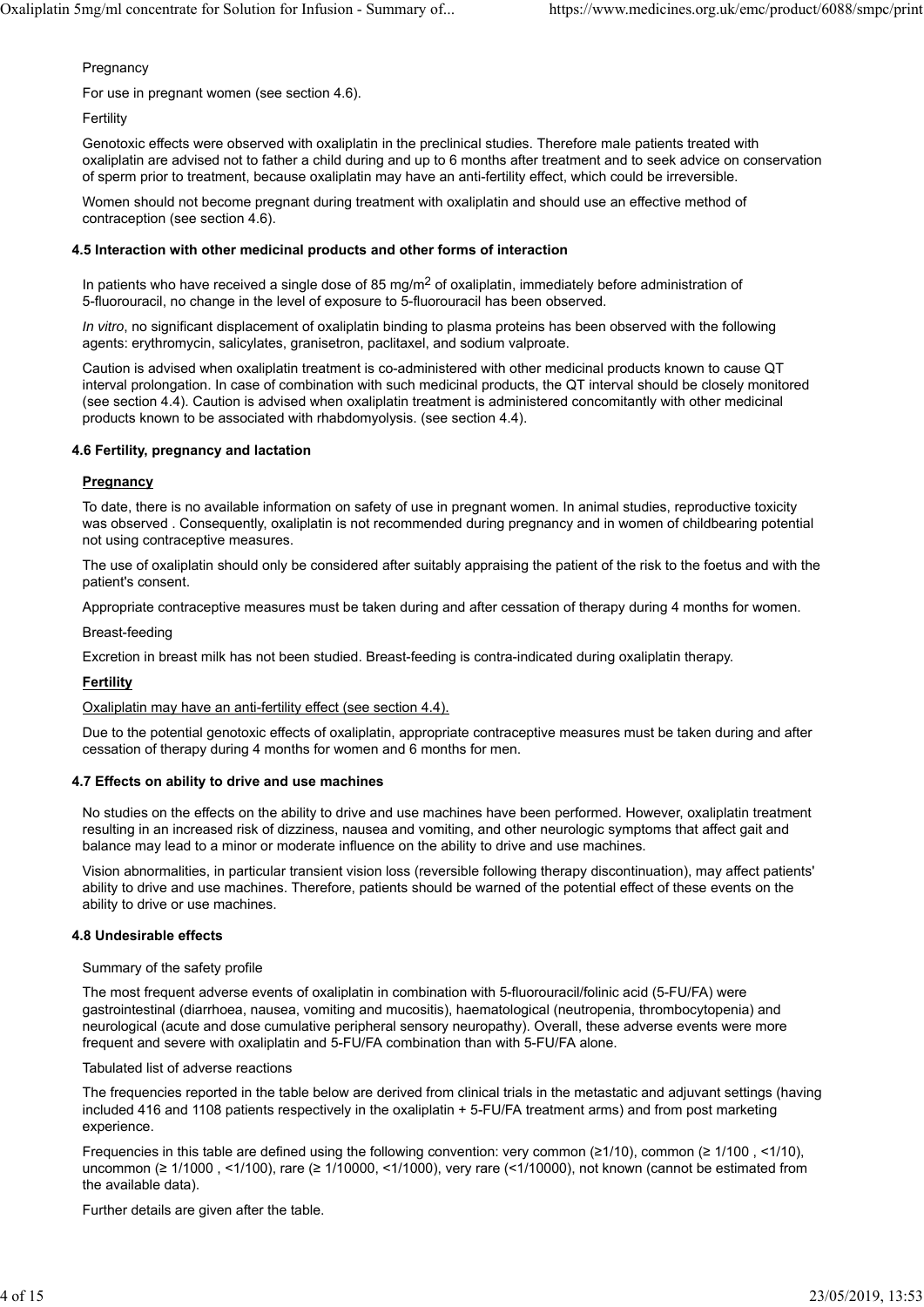| <b>MedDRA Organ</b><br>system classes                    | Very common                                                                                                                                                                                             | Common                                                                                                          | <b>Uncommon</b>                      | Rare                                                                                                                                                                                | <b>Very Rare</b> | Not known                                                                                                                                                                 |
|----------------------------------------------------------|---------------------------------------------------------------------------------------------------------------------------------------------------------------------------------------------------------|-----------------------------------------------------------------------------------------------------------------|--------------------------------------|-------------------------------------------------------------------------------------------------------------------------------------------------------------------------------------|------------------|---------------------------------------------------------------------------------------------------------------------------------------------------------------------------|
| Investigations                                           | - Hepatic enzyme<br>increase<br>- Blood alkaline<br>phosphatase<br>increase<br>- Blood bilirubin<br>increase<br>- Blood lactate<br>dehydrogenase<br>increase<br>- Weight increase<br>(adjuvant setting) | - Blood<br>creatinine<br>increase<br>- Weight<br>decrease<br>(metastatic<br>setting)                            |                                      |                                                                                                                                                                                     |                  |                                                                                                                                                                           |
| <b>Blood and</b><br>lymphatic<br>system<br>disorders*    | - Anaemia<br>- Neutropenia<br>Thrombocytopenia<br>- Leukopenia<br>- Lymphopenia                                                                                                                         | -Febrile<br>neutropenia+                                                                                        |                                      | Immunoallergic<br>thrombocytopenia<br>Haemolytic anaemia<br>Disseminated<br>intravascular<br>coagulation (DIC),<br>including fatal<br>outcomes (see<br>section 4.4)                 |                  | -Haemolytic<br>uremic syndrome<br>-Autoimmune<br>pancytopenia                                                                                                             |
| <b>Nervous</b><br>system<br>disorders*                   | - Peripheral<br>sensory<br>neuropathy<br>- Sensory<br>disturbance<br>Dysgeusia<br>- Headache                                                                                                            | <b>Dizziness</b><br>Motor neuritis<br>Meningism                                                                 |                                      | Dysarthria<br>Reversible Posterior<br>Leukoencephalopathy<br>syndrome (RPLS, or<br>PRES) (see section<br>4.4)                                                                       |                  | Convulsion                                                                                                                                                                |
| Eye disorders                                            |                                                                                                                                                                                                         | Conjunctivitis<br>- Visual<br>disturbance                                                                       |                                      | - Visual acuity<br>reduced transiently<br>- Visual field<br>disturbances<br>- Optic neuritis<br>- Transient vision<br>loss.<br>- reversible following<br>therapy<br>discontinuation |                  |                                                                                                                                                                           |
| Ear and<br>labyrinth<br>disorders                        |                                                                                                                                                                                                         |                                                                                                                 | Ototoxicity                          | - Deafness                                                                                                                                                                          |                  |                                                                                                                                                                           |
| Respiratory,<br>thoracic and<br>mediastinal<br>disorders | - Dyspnoea<br>Cough<br>- Epistaxis                                                                                                                                                                      | <b>Hiccups</b><br>Pulmonary<br>embolism                                                                         |                                      | - Interstitial lung<br>disease sometimes<br>fatal<br>Pulmonary fibrosis**                                                                                                           |                  | -Laryngospasm                                                                                                                                                             |
| <b>Gastrointestinal</b><br>disorders*                    | - Nausea<br>Diarrhoea<br>- Vomiting<br>Stomatitis<br>/Mucositis<br>- Abdominal pain<br>- Constipation                                                                                                   | Dyspepsia<br><b>Gastro</b><br>esophageal<br>reflux<br>Gastrointestinal<br>hemorrhage<br>- Rectal<br>haemorrhage | - Ileus<br>Intestinal<br>obstruction | Colitis including<br>clostridium difficile<br>diarrhea<br>- Pancreatitis                                                                                                            |                  | Intestinal<br>ischemia,<br>including fatal<br>outcomes (see<br>section 4.4)<br>- Gastrointestinal<br>ulcer and<br>perforation, which<br>can be fatal (see<br>section 4.4) |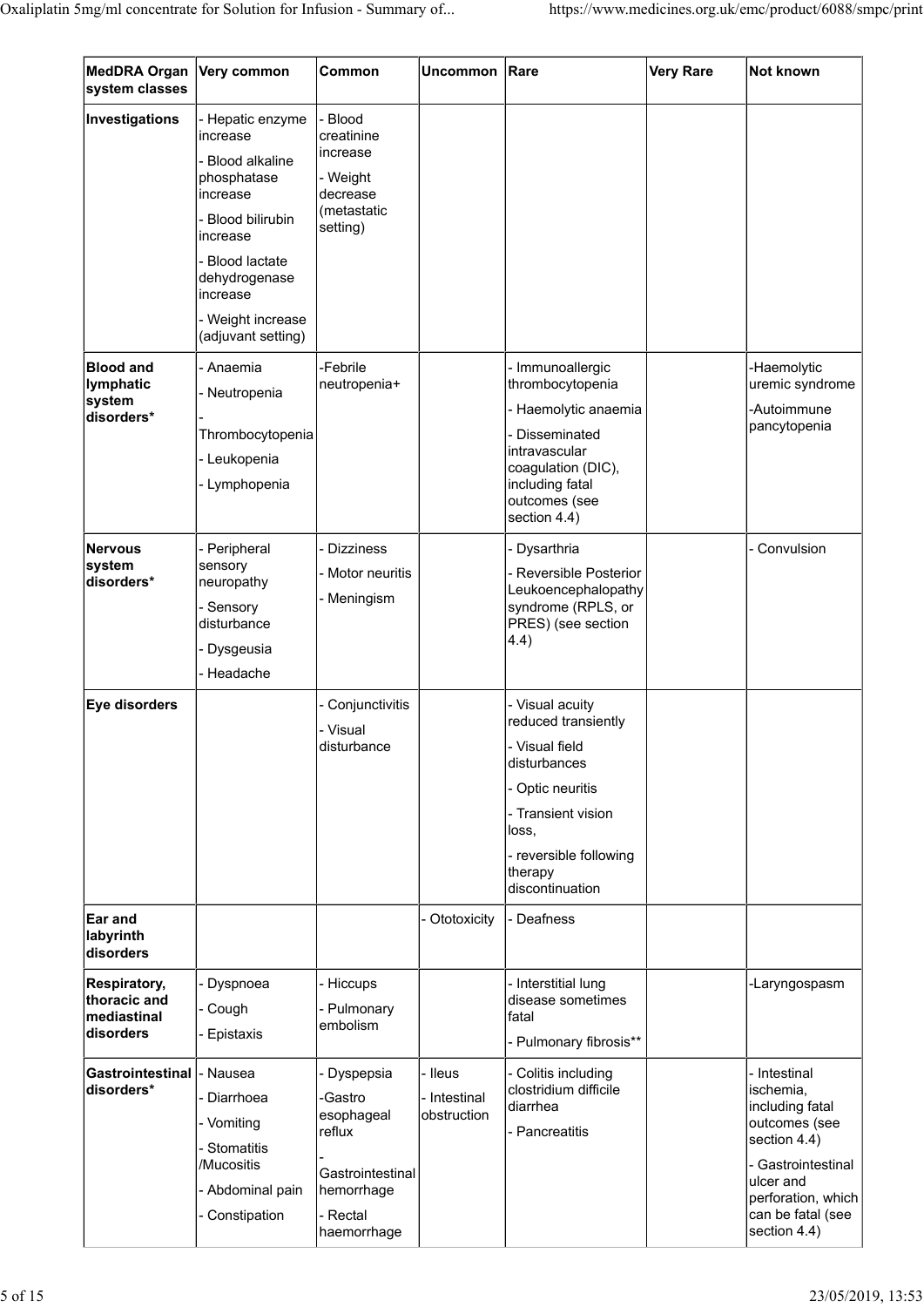| Hepatobiliary<br>disorders                                         |                                                                      |                                                                                                                                   |                         | - Liver<br>sinusoidal<br>obstruction<br>syndrome, also<br>known as<br>veno-occlusive<br>disease of<br>liver, or<br>pathological<br>manifestations<br>related to such<br>liver disorder,<br>including<br>peliosis<br>hepatis,<br>nodular<br>regenerative<br>hyperplasia,<br>perisinusoidal<br>fibrosis.<br>-Portal<br>hypertension<br>and/or<br>increased<br>transaminases. |                                                                                                                |
|--------------------------------------------------------------------|----------------------------------------------------------------------|-----------------------------------------------------------------------------------------------------------------------------------|-------------------------|----------------------------------------------------------------------------------------------------------------------------------------------------------------------------------------------------------------------------------------------------------------------------------------------------------------------------------------------------------------------------|----------------------------------------------------------------------------------------------------------------|
| <b>Renal and</b><br>urinary<br>disorders                           |                                                                      | -Haematuria<br>- Dysuria<br>- Micturition<br>frequency<br>abnormal                                                                |                         | -Acute tubular<br>necrosis, acute<br>interstitial<br>nephritis and<br>acute renal<br>failure                                                                                                                                                                                                                                                                               |                                                                                                                |
| Skin and<br>subcutaneous<br>tissue disorders                       | - Skin disorder<br>- Alopecia                                        | - Skin<br>exfoliation (i.e.<br>Hand & Foot<br>syndrome)<br>- Rash<br>erythematous<br>- Rash<br>- Hyperhidrosis<br>- Nail disorder |                         |                                                                                                                                                                                                                                                                                                                                                                            | -Hypersensitivity<br>vasculitis                                                                                |
| Musculoskeletal  - Back pain<br>and connective<br>tissue disorders |                                                                      | - Arthralgia<br>Bone pain                                                                                                         |                         |                                                                                                                                                                                                                                                                                                                                                                            | -Rhabdomyolysis,<br>including fatal<br>outcomes (see<br>section 4.4)                                           |
| Metabolism and<br>nutrition<br>disorders                           | - Anorexia<br>- Hyperglycaemia<br>- Hypokalaemia<br>- Hypernatraemia | Dehydration<br>Hypocalcaemia                                                                                                      | - Metabolic<br>acidosis |                                                                                                                                                                                                                                                                                                                                                                            |                                                                                                                |
| Infections and<br>infestations *                                   | - Infection                                                          | Rhinitis<br>- Upper<br>respiratory tract<br>infection<br>- Neutropenic<br>sepsis                                                  | Sepsis+                 |                                                                                                                                                                                                                                                                                                                                                                            | -Septic shock,<br>including fatal<br>outcomes.                                                                 |
| Cardiac<br>disorders                                               |                                                                      |                                                                                                                                   |                         |                                                                                                                                                                                                                                                                                                                                                                            | -QT prolongation,<br>which may lead<br>to ventricular<br>arrhythmias<br>including Torsade<br>de Pointes, which |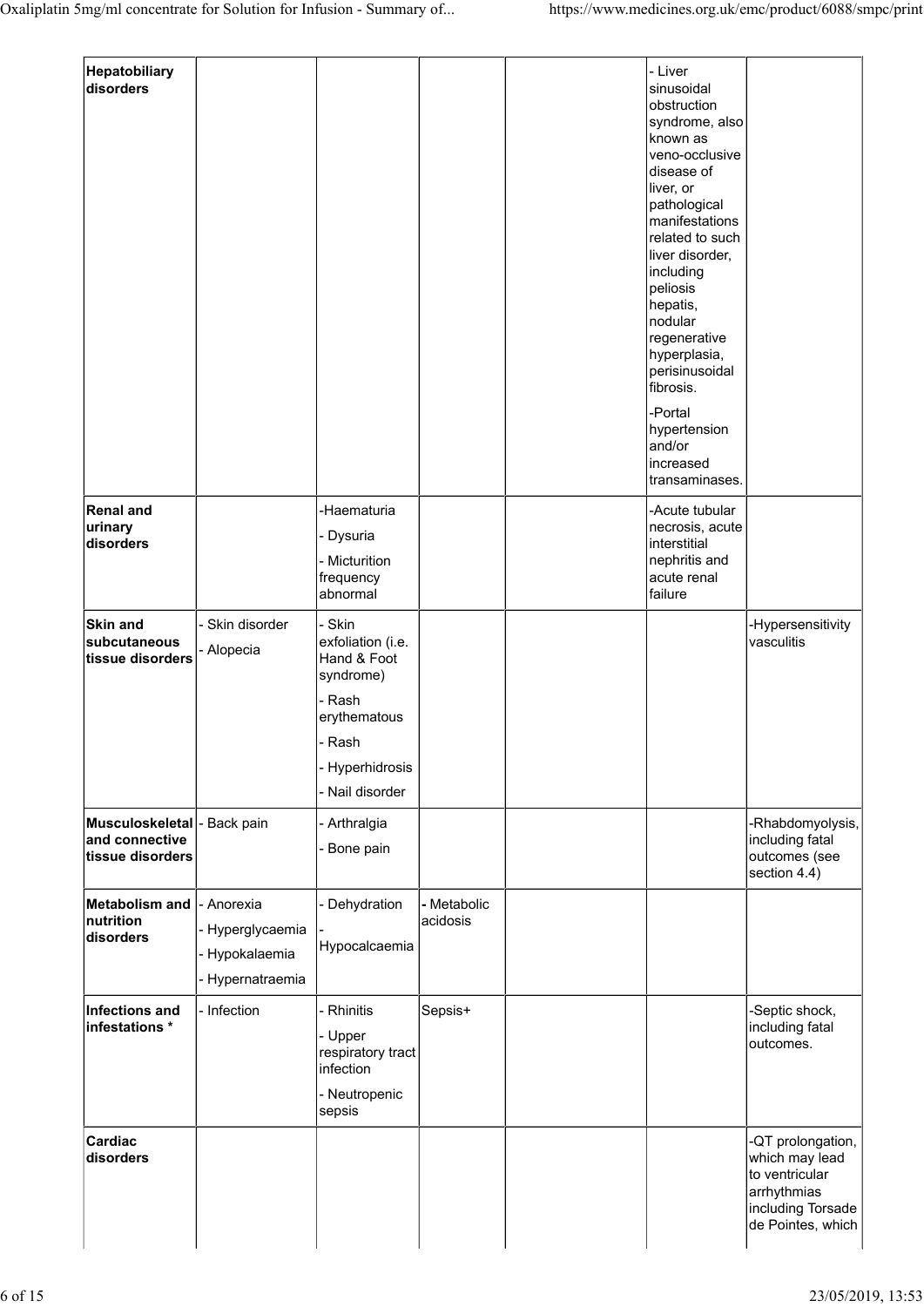|                                                               |                                                                                     |                                                                            |             |  | may be fatal(see<br>section 4.4) |
|---------------------------------------------------------------|-------------------------------------------------------------------------------------|----------------------------------------------------------------------------|-------------|--|----------------------------------|
| <b>Vascular</b><br>disorders                                  |                                                                                     | - Haemorrhage<br>- Flushing<br>- Deep vein<br>thrombosis<br>- Hypertension |             |  |                                  |
| General<br>disorders and<br>administration<br>site conditions | - Fatigue<br>- Fever+++<br>- Asthenia<br>- Pain<br>- Injection site<br>reaction++++ |                                                                            |             |  |                                  |
| Immune system<br>disorders*                                   | Allergy/ allergic<br>reaction++                                                     |                                                                            |             |  |                                  |
| <b>Psychiatric</b><br>disorders                               |                                                                                     | Depression<br>- Insomnia                                                   | Nervousness |  |                                  |

\* See detailed section below

\*\* See section 4.4

+ Common neutropenic sespsis, including fatal outcomes.

++ Very common allergies/allergic reactions, occurring mainly during infusion, sometimes fatal. Common allergic reactions include skin rash (particularly urticaria), conjunctivitis and rhinitis.

Common anaphylactic or anaphylactoid reactionsinclude bronchospasm, angioeodema, hypotension sensation of chest pain and anaphylactic shock. Delayed hypersensitivity has also been reported with oxaliplatin hours or even days after the infusion.

+++ Very common fever, rigors (tremors), either from infection (with or without febrile neutropenia) or possibly from immunological mechanism.

++++ Injection site reactions including local pain, redness, swelling and thrombosis have been reported. Extravasation may also result in local pain and inflammation, which may be severe and lead to complications, including necrosis, especially when oxaliplatin is infused through a peripheral vein (see section 4.4).

Description of selected adverse reactions

### **Blood and lymphatic system disorders**

**Incidence by patient (%), by grade**

| <b>Oxaliplatin and 5 FU/FA</b>         | <b>Metastatic setting</b> |       |       | <b>Adjuvant setting</b> |       |                 |
|----------------------------------------|---------------------------|-------|-------|-------------------------|-------|-----------------|
| $ 85 \text{ mg/m}^2 $<br>every 2 weeks | <b>All grades</b>         | lGr 3 | lGr 4 | All grades              | lGr 3 | Gr <sub>4</sub> |
| <b>IAnaemia</b>                        | 82.2                      | 3     | ∣<1   | 75.6                    | 10.7  | 0.1             |
| Neutropenia                            | 71.4                      | 28    | 14    | 78.9                    | 28.8  | 12.3            |
| Thrombocytopenia                       | 71.6                      | 4     | ∣<1   | 77.4                    | 1.5   | 0.2             |
| Febrile neutropenia                    | 5.0                       | 3.6   | 1.4   | 0.7                     | 10.7  | 10.0            |

### **Infections and infestations**

Incidence by patient (%)

| Oxaliplatin and 5-FU/FA 85 mg/m2<br><b>Every 2 weeks</b> | <b>Metastatic Setting</b> |  | <b>Adjuvant Setting</b> |            |  |  |
|----------------------------------------------------------|---------------------------|--|-------------------------|------------|--|--|
|                                                          | All grades                |  |                         | All grades |  |  |
| Sepsis (including sepsis and<br>neutropenic sepsis)      | 1.5                       |  |                         | 1.7        |  |  |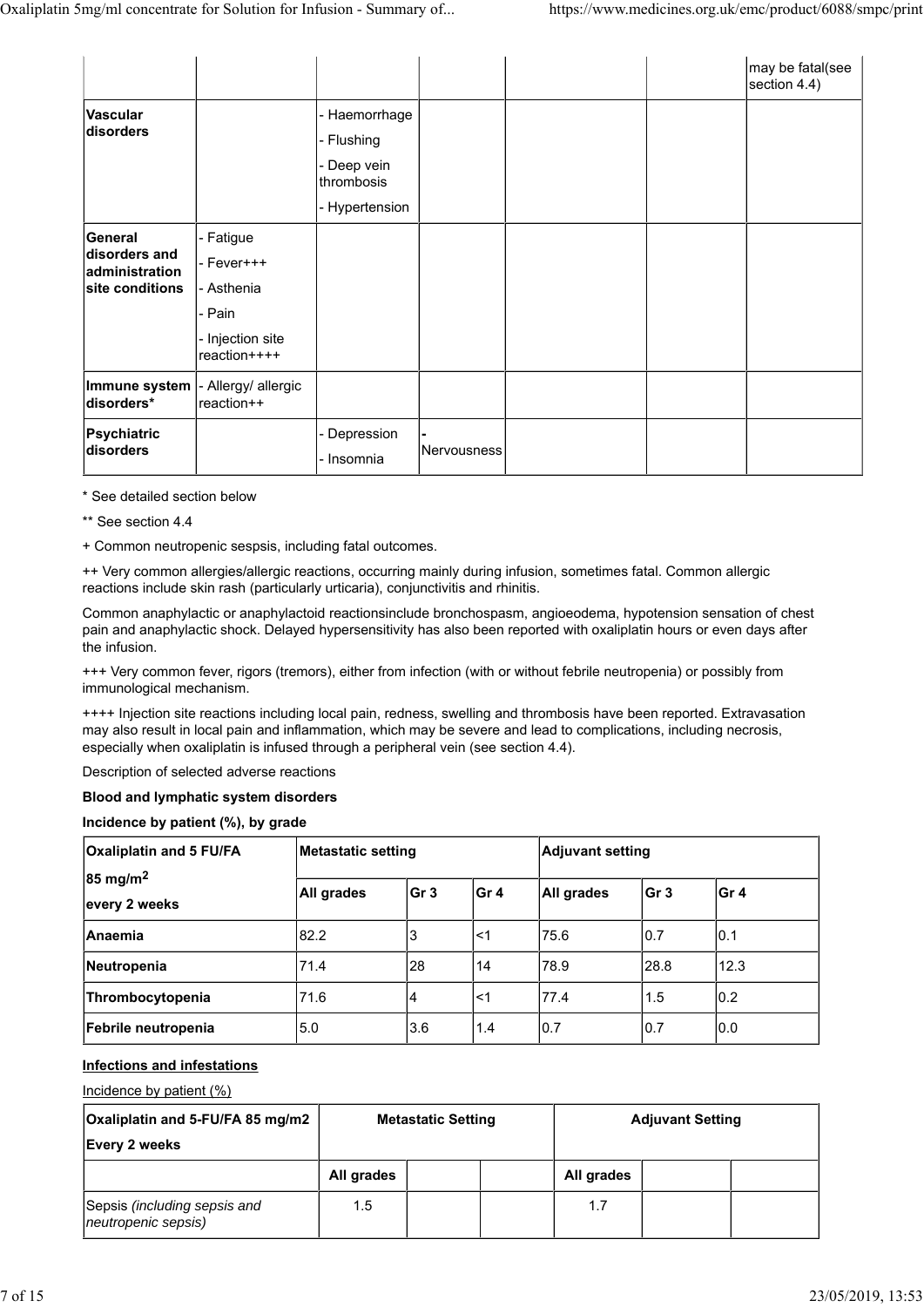### **Immune system disorders**

**Incidence of allergic reactions by patient (%), by grade**

| <b>Oxaliplatin and 5-FU/FA</b>          | Metastatic Setting |                 |                 | <b>Adjuvant Setting</b> |       |                 |
|-----------------------------------------|--------------------|-----------------|-----------------|-------------------------|-------|-----------------|
| $ 85 \text{ mg/m}^2 $<br>levery 2 weeks | All grades         | Gr <sub>3</sub> | Gr <sub>4</sub> | All grades              | lGr 3 | Gr <sub>4</sub> |
| Allergic reactions / Allergy            | 19.1               |                 | <1              | 110.3                   | l2.3  | 10.6            |

# *Nervous system disorders:*

The dose limiting toxicity of oxaliplatin is neurological. It involves a sensory peripheral neuropathy characterised by dysaesthesia and/or parasthesia of the extremities with or without cramps, often triggered by the cold. These symptoms occur in up to 95% of patients treated. The duration of these symptoms, which usually regress between courses of treatment, increases with the number of treatment cycles.

The onset of pain and/or a functional disorder are indications, depending on the duration of the symptoms, for dose adjustment, or even treatment discontinuation (see section 4.4).

This functional disorder includes difficulties in executing delicate movements and is a possible consequence of sensory impairment. The risk of occurrence of persistent symptoms for a cumulative dose of 850 mg/m<sup>2</sup> (10 cycles) is approximately 10% and 20% for a cumulative dose of 1020 mg/m<sup>2</sup> (12 cycles).

In the majority of the cases, the neurological signs and symptoms improve or totally recover when treatment is discontinued. In the adjuvant setting of colon cancer, 6 months after treatment cessation, 87% of patients had no or mild symptoms. After up to 3 years of follow up, about 3% of patients presented either with persisting localized paresthesias of moderate intensity (2.3%) or with paresthesias that may interfere with functional activities (0.5%).

Acute neurosensory manifestations (see section 5.3) have been reported. They start within hours of administration and often occur on exposure to cold. They usually present as transient paresthesia, dysesthesia and hypoesthesia. An acute syndrome of pharyngolaryngeal dysesthesia occurs in 1% - 2% of patients, and is characterised by subjective sensations of dysphagia or dyspnoea/feeling of suffocation, without any objective evidence of respiratory distress (no cyanosis or hypoxia) or of laryngospasm or bronchospasm (no stridor or wheezing). Although antihistamines and bronchodilators have been administered in such cases, the symptoms are rapidly reversible even in the absence of treatment. Prolongation of the infusion helps to reduce the incidence of this syndrome (see section 4.4). Occassionally other symptoms that have been observed include jaw spasm/muscle spasms/muscle contractions – involuntary/muscle twitching/myoclonus, coordination abnormal/gait abnormal/ ataxia/ balance disorders, throat or chest tightness/ pressure/ discomfort/pain. In addition, cranial nerve dysfunctions may be associated with above mentioned events, or also occur as an isolated event such as ptosis, diplopia, aphonia/ dysphonia/ hoarseness, sometimes described as vocal cord paralysis, abnormal tongue sensation or dysarthria, sometimes described as aphasia, trigeminal neuralgia/ facial pain/ eye pain, decrease in visual acuity, visual field disorders.

Other neurological symptoms such as dysarthria, loss of deep tendon reflex and Lhermitte's sign were reported during treatment with oxaliplatin. Isolated cases of optic neuritis have been reported.

# **Gastrointestinal disorders**

### **Incidence by patient (%), by grade**

| <b>Oxaliplatin and 5-FU/FA</b>         | <b>Metastatic Setting</b> |                 |                 | <b>Adjuvant Setting</b> |                 |                 |
|----------------------------------------|---------------------------|-----------------|-----------------|-------------------------|-----------------|-----------------|
| $ 85 \text{ mg/m}^2 $<br>every 2 weeks | All grades                | Gr <sub>3</sub> | Gr <sub>4</sub> | All grades              | Gr <sub>3</sub> | Gr <sub>4</sub> |
| <b>Nausea</b>                          | 69.9                      | 8               | ≤1              | 73.7                    | l4.8            | 0.3             |
| <b>IDiarrhoea</b>                      | 160.8                     | 9               | 2               | 56.3                    | 18.3            | 2.5             |
| Vomiting                               | 49.0                      | 6               |                 | 47.2                    | 5.3             | 0.5             |
| <b>IMucositis/Stomatitis</b>           | 39.9                      | 4               | <1              | 42.1                    | 2.8             | 0.1             |

Prophylaxis and/or treatment with potent antiemetic agents is indicated.

Dehydration, paralytic ileus, intestinal obstruction, hypokalemia, metabolic acidosis and renal impairment may be caused by severe diarrhoea/emesis particularly when combining oxaliplatin with 5 fluorouracil (5 FU) (see section 4.4).

### Reporting of suspected adverse reactions

Reporting suspected adverse reactions after authorisation of the medicinal product is important. It allows continued monitoring of the benefit/risk balance of the medicinal product. Healthcare professionals are asked to report any suspected adverse reactions the national reporting systemvia the Yellow Card Scheme, Website: www.mhra.gov.uk/yellowcard or search for MHRA Yellow Card in the Google Play or Apple App Store.

### **4.9 Overdose**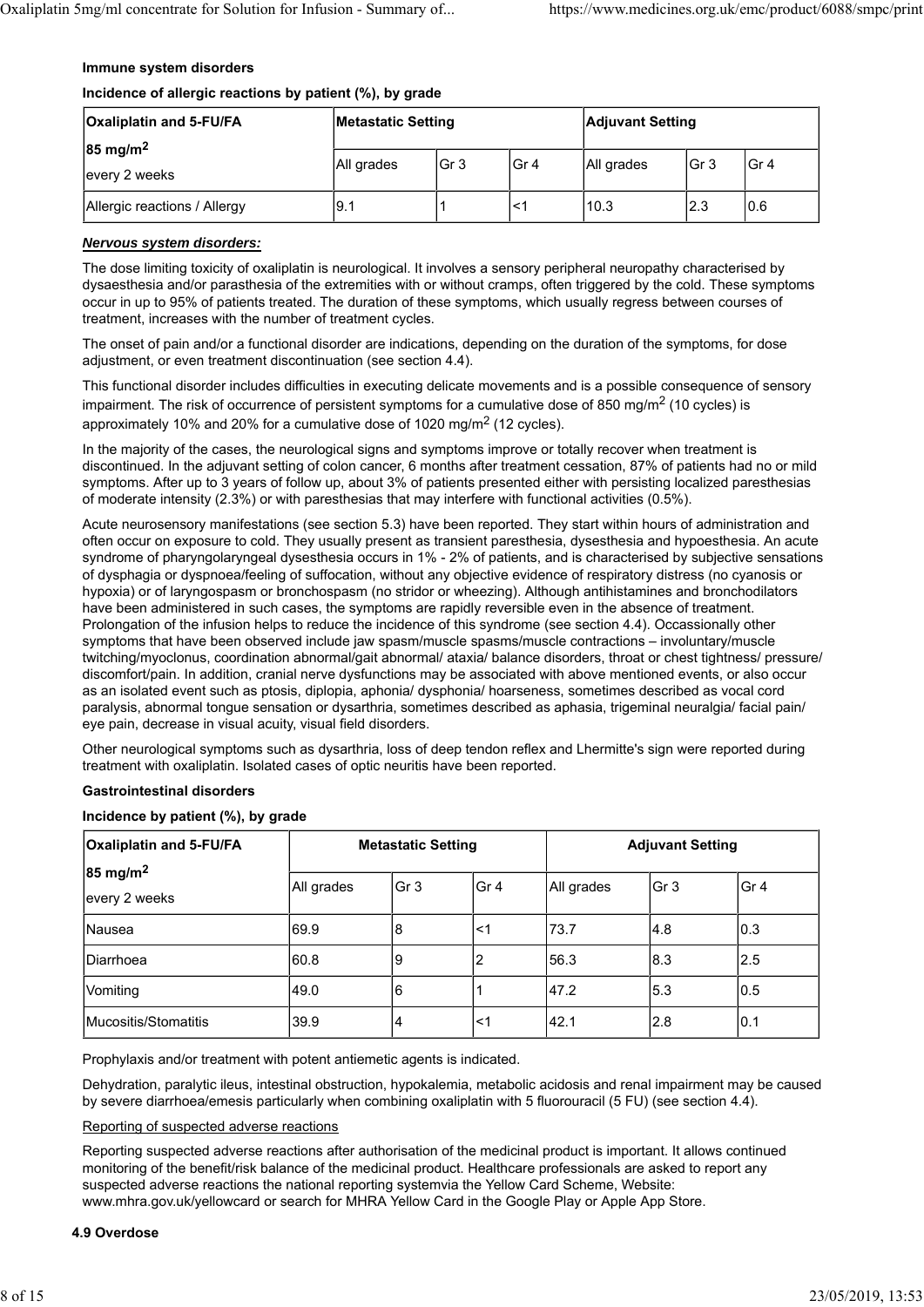There is no known antidote to oxaliplatin. In cases of overdose, exacerbation of adverse events can be expected. Monitoring of haematological parameters should be initiated and symptomatic treatment given.

# **5. Pharmacological properties**

### **5.1 Pharmacodynamic properties**

### **Pharmacotherapeutic group: other antineoplastic agents, platinum compounds**

ATC code: L01XA03

Mechanism of action

Oxaliplatin is an antineoplastic active substance belonging to a new class of platinum-based compounds in which the platinum atom is complexed with 1,2-diaminocyclohexane ("DACH") and an oxalate group.

Oxaliplatin is a single enantiomer, (*SP*-4-2)-[(1*R*,2*R*)-Cyclohexane-1,2-diamine-k*N*, k*N'*] [ethanedioato(2-)-k*O1*, k*O2*] platinum

Oxaliplatin exhibits a wide spectrum of both *in vitro* cytotoxicity and *in vivo* antitumour activity in a variety of tumour model systems including human colorectal cancer models. Oxaliplatin also demonstrates *in vitro* and *in vivo* activity in various cisplatin resistant models.

A synergistic cytotoxic action has been observed in combination with 5-fluorouracil both *in vitro* and *in vivo*.

Studies on the mechanism of action of oxaliplatin, although not completely elucidated, show that the aqua-derivatives resulting from the biotransformation of oxaliplatin, interact with DNA to form both inter and intra-strand cross-links, resulting in the disruption of DNA synthesis leading to cytotoxic and antitumour effects.

Clinical efficacy and safety

In patients with metastatic colorectal cancer, the efficacy of oxaliplatin  $(85mg/m<sup>2</sup>$  repeated every two weeks) combined with 5-fluorouracil/folinic acid (5-FU/FA) is reported in three clinical studies:

- In front-line treatment, the 2-arm comparative phase III EFC2962 study randomized 420 patients either to 5-FU/FA alone (LV5FU2, N=210) or the combination of oxaliplatin with 5-FU/FA (FOLFOX4, N=210)

- In pretreated patients the comparative three arms phase III study EFC4584 study randomized 821 patients refractory to an irinotecan (CPT-11) + 5-FU/FA combination either to 5-FU/FA alone (LV5FU2, N=275), oxaliplatin single agent (N=275), or combination of oxaliplatin with 5-FU/FA (FOLFOX4, N=271).

- Finally, the uncontrolled phase II EFC2964 study included patients refractory 5-FU/FA alone, that were treated with the oxaliplatin and 5-FU/FA combination (FOLFOX4, N=57)

The two randomized clinical trials, EFC2962 in front-line therapy and EFC4584 in pretreated patients, demonstrated a significantly higher response rate and a prolonged progression free survival (PFS)/time to progression (TTP) as compared to treatment with 5-FU/FA alone. In EFC 4584 performed in refractory pretreated patients, the difference in median overall survival (OS) between the combination of oxaliplatin and 5-FU/FA did not reach statistical significance.

| Response rate %<br>(95% CI)<br>Independent radiological<br>review ITT analysis                      | LV5FU2             | <b>FOLFOX4</b>      | Oxaliplatin<br><b>Single agent</b> |
|-----------------------------------------------------------------------------------------------------|--------------------|---------------------|------------------------------------|
| <b>Front-line treatment</b><br><b>EFC2962</b>                                                       | 22 (16-27)         | 49 (42-56)          | NA*                                |
| Response assessment every 8 weeks                                                                   | $P$ value = 0.0001 |                     |                                    |
| <b>Pretreated patients</b><br><b>EFC4584</b><br>(refractory to CPT-11 + 5FU/FA)                     | $0.7(0.0-2.7)$     | $11.1 (7.6 - 15.5)$ | $1.1(0.2-3.2)$                     |
| Response assessment every 6 weeks                                                                   | IP value < 0.0001  |                     |                                    |
| <b>Pretreated patients</b><br>EFC2964 (refractory to 5-FU/FA)<br>Response assessment every 12 weeks | NA*                | 23 (13-36)          | NA*                                |

### *Response rate under FOLFOX4 versus LV5FU2*

\**NA: Not Applicable*

**Median Progression Free Survival (PFS) / Median Time to Progression (TTP) FOLFOX4 versus LV5FU2**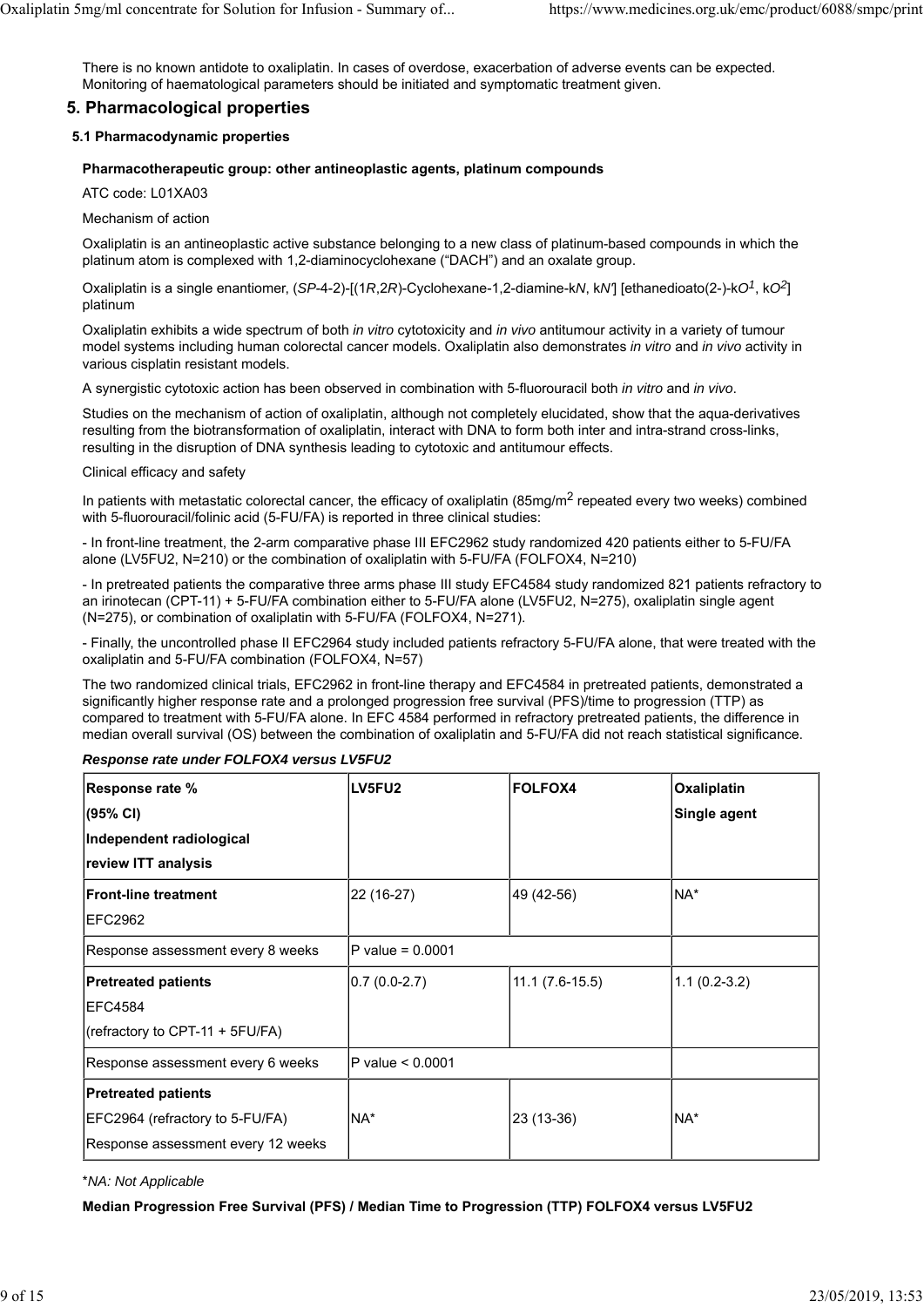| Median PFS/TTP.<br>Months (95% CI)<br>Independent radiological review ITT<br>analysis | LV5FU2                      | <b>FOLFOX4</b>      | Oxaliplatin<br>Single agent |
|---------------------------------------------------------------------------------------|-----------------------------|---------------------|-----------------------------|
| <b>IFront-line treatment</b>                                                          | $6.0(5.5-6.5)$              | 8.2 (7.2-8.8)       | NA*                         |
| EFC2962 (PFS)                                                                         | Log-rank P value = $0.0003$ |                     |                             |
| <b>Pretreated patients</b>                                                            | $2.6(1.8-2.9)$              | $5.3(4.7-6.1)$      | $2.1(1.6-2.7)$              |
| <b>EFC4584 (TTP)</b><br>(refractory to CPT-11 + 5FU/FA)                               | Log-rank P value $< 0.0001$ |                     |                             |
| <b>Pretreated patients</b>                                                            | NA*                         | $ 5.1 (3.1 - 5.7) $ | NA*                         |
| <b>EFC2964</b>                                                                        |                             |                     |                             |
| (refractory to 5-FU/FA)                                                               |                             |                     |                             |

### \**NA: Not Applicable*

### **Median Overall Survival (OS) under FOLFOX4 versus LV5FU2**

| Median OS,<br>Months (95% CI)<br><b>ITT analysis</b>                    | LV5FU2                    | <b>FOLFOX4</b>    | Oxaliplatin<br><b>Single agent</b> |
|-------------------------------------------------------------------------|---------------------------|-------------------|------------------------------------|
| <b>IFront-line treatment</b>                                            | 14.7 (13.0-18.2)          | 16.2 (14.7-18.2)  | INA*                               |
| <b>EFC2962</b>                                                          | Log-rank P value = $0.12$ |                   |                                    |
| <b>Pretreated patients</b>                                              | $8.8(7.3-9.3)$            | $9.9(9.1 - 10.5)$ | 8.1 (7.2-8.7)                      |
| <b>EFC4584</b><br>(refractory to CPT-11 + 5FU/FA)                       | Log-rank P value = $0.09$ |                   |                                    |
| <b>Pretreated patients</b><br><b>EFC2964</b><br>(refractory to 5-FU/FA) | $NA^*$                    | 10.8 (9.3-12.8)   | INA*                               |

### \**NA : Not Applicable*

In pretreated patients (EFC4584), who were symptomatic at baseline, a higher proportion of those treated with Oxaliplatin and 5-FU/FA experienced a significant improvement of their disease-related symptoms compared to those treated with 5-FU/FA alone (27.7% versus 14.6% p= 0.0033).

In non pretreated patients (EFC2962), no statistically significant difference between the two treatment groups was found for any of the quality of life dimensions. However, the quality of life scores were generally better in the control arm for measurement of global health status and pain and worse in the oxaliplatin arm for nausea and vomiting. In the adjuvant setting, the MOSAIC comparative phase III study (EFC3313) randomised 2246 patients (899 stage II/ Duke's B2 and 1347 stage III/ Duke's C) further to complete resection of the primary tumour of colon cancer either to 5-FU/FA alone (LV5FU2 N=1123, B2/C = 448/675) or to combination of oxaliplatin and 5-FU/FA (FOLFOX 4, N =1123, B2/C = 451/672)

### **EFC 3313 3-year disease free survival (ITT analysis)\* for the overall population.**

| Treatment arm                                         | <b>LV5FU2</b>       | <b>IFOLFOX4</b>  |
|-------------------------------------------------------|---------------------|------------------|
| <b>Percent 3-year disease free survival (95 % CI)</b> | $73.3(70.6 - 75.9)$ | 78.7 (76.2-81.1) |
| Hazard ratio (95 % CI)                                | $ 0.76(0.64-0.89) $ |                  |
| Stratified log rank test                              | $IP = 0.0008$       |                  |

\* median follow up 44.2 months (all patients followed for at least 3 years)

The study demonstrated an overall significant advantage in 3-year disease free survival for the oxaliplatin and 5 FU/FA combination (FOLFOX4) over 5 FU/FA alone (LV5FU2).

### **EFC 3313 3-year disease free survival (ITT analysis)\* according to Stage of disease**

| <b>Patient stage</b> | Stage II | Stage III |
|----------------------|----------|-----------|
|                      |          |           |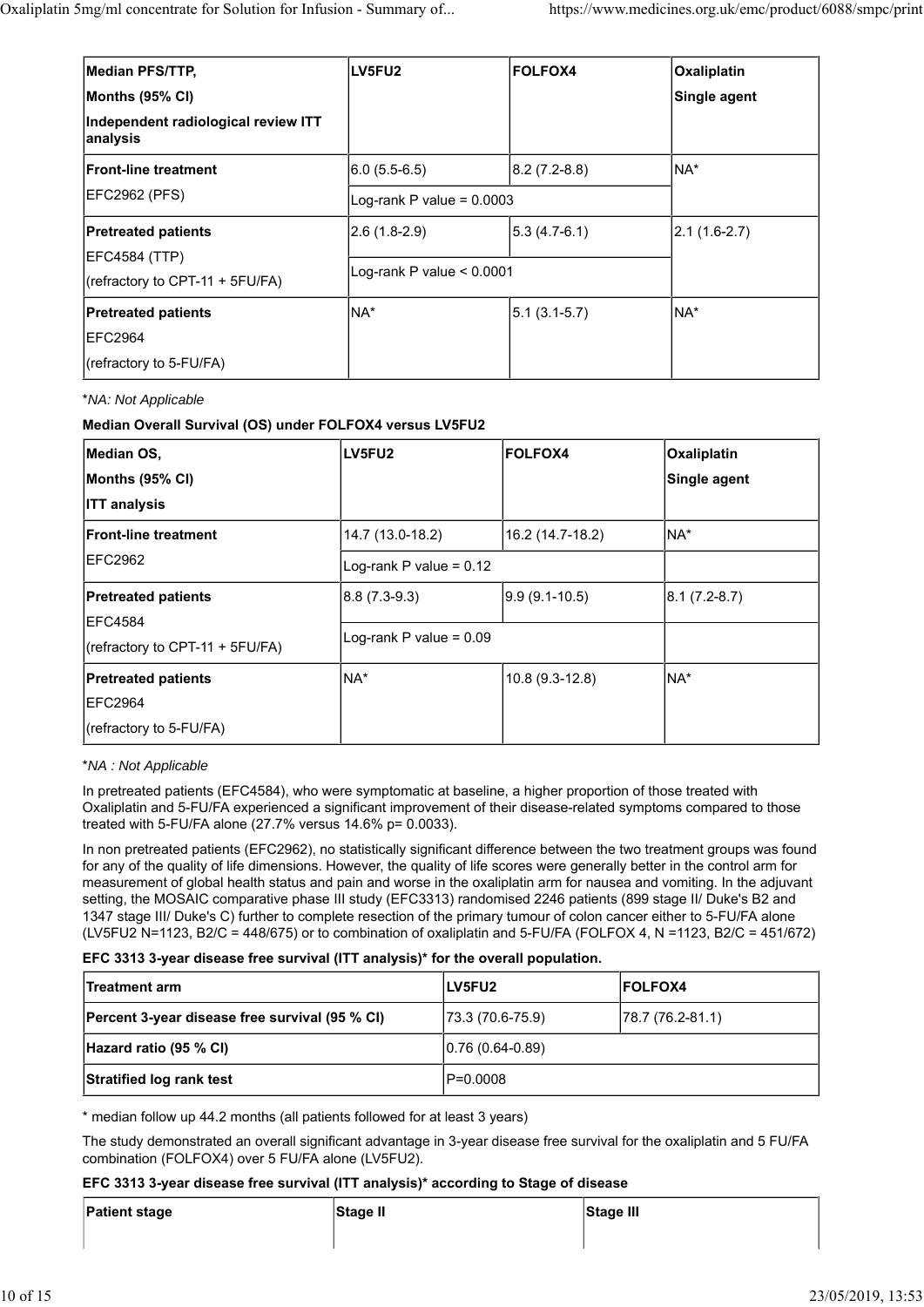|                                      | (Duke's B2)         |                 | $ $ (Duke's C)      |                 |  |
|--------------------------------------|---------------------|-----------------|---------------------|-----------------|--|
| lTreatment arm                       | ILV5FU2             | <b>IFOLFOX4</b> | LV5FU2              | IFOLFOX4        |  |
| Percent 3-year disease free survival | 184.3               | 87.4            | 165.8               | 172.8           |  |
| (95 % C)                             | $(80.9 - 87.7)$     | $(84.3 - 90.5)$ | $(62.2 - 69.5)$     | $(69.4 - 76.2)$ |  |
| Hazard ratio (95 % CI)               | $(0.79(0.57-1.09))$ |                 | $ 0.75(0.62-0.90) $ |                 |  |
| Log-rank test                        | IP=0.151            |                 | P=0.002             |                 |  |

\* median follow up 44.2 months (all patients followed for at least 3 years)

### **Overall Survival (ITT analysis)**

At time of the analysis of the 3-year disease free survival, which was the primary endpoint of the MOSAIC trial, 85.1 % of the patients were still alive in the FOLFOX4 arm versus 83.8 % in the LV5FU2 arm. This translated into an overall reduction in mortality risk of 10 % in favor of FOLFOX4 not reaching statistical significance (hazard ratio = 0.90). The figures were 92.2 % versus 92.4 % in the Stage II (Duke's B2) sub-population (hazard ratio = 1.01) and 80.4 % versus 78.1 % in the Stage III (Duke's C) sub-population (hazard ratio = 0.87), for FOLFOX4 and LV5FU2, respectively.

Paediatric population:

Oxaliplatin single agent has been evaluated in paediatric population in 2 Phase I (69 patients) and 2 Phase II (166 patients) studies. A total of 235 paediatric patients (7 months-22 years of age) with solid tumours have been treated. The effectiveness of oxaliplatin single agent in the paediatric populations treated has not been established. Accrual in both Phase II studies was stopped for lack of tumour response.

### **5.2 Pharmacokinetic properties**

### Absorption and distribution

The pharmacokinetics of individual active compounds have not been determined. The pharmacokinetics of ultrafiltrable platinum, representing a mixture of all unbound, active and inactive platinum species, following a two-hour infusion of oxaliplatin at 130 mg/m<sup>2</sup> every three weeks for 1 to 5 cycles and oxaliplatin at 85 mg/m<sup>2</sup> every two weeks for 1 to 3 cycles are as follows:

| Summary of Platinum Pharmacokinetic Parameter Estimates in Ultrafiltrate Following Multiple Doses of |
|------------------------------------------------------------------------------------------------------|
| Oxaliplatin at 85 mg/m <sup>2</sup> every two weeks or at 130 mg/m <sup>2</sup> every three weeks    |

| Dose                   | $C_{\text{max}}$ | $\mathsf{AUC}_{0\text{-}48}$ | <b>AUC</b> | $ t_{1/2} \alpha$ | t $_{1/2}$ $\beta$ | $t_{1/2}$ Y | $V_{ss}$ | <b>CL</b> |
|------------------------|------------------|------------------------------|------------|-------------------|--------------------|-------------|----------|-----------|
|                        | µg/ml            | µg.h/ml                      | µg.h/ml    | lh                | lн                 | h           | ┗        | L/h       |
| 85<br>$\text{Im}g/m^2$ |                  |                              |            |                   |                    |             |          |           |
| Mean                   | 0.814            | 4.19                         | 4.68       | 0.43              | 16.8               | 391         | 440      | 17.4      |
| <b>SD</b>              | 0.193            | 0.647                        | 1.40       | 0.35              | 5.74               | 406         | 199      | 6.35      |
| 130<br>$\sqrt{mg/m^2}$ |                  |                              |            |                   |                    |             |          |           |
| <b>I</b> Mean          | 1.21             | 8.20                         | 11.9       | 0.28              | 16.3               | 273         | 582      | 10.1      |
| <b>SD</b>              | 0.10             | 2.40                         | 4.60       | 0.06              | 2.90               | 19.0        | 261      | 3.07      |

Mean AUC<sub>0-48</sub>, and C<sub>max</sub> values were determined on Cycle 3 (85 mg/m<sup>2</sup>) or cycle 5 (130 mg/m<sub>2</sub>).

Mean AUC, V<sub>ss</sub> and CL values were determined on Cycle 1.

C<sub>max</sub>, AUC, AUC<sub>0-48</sub>, V<sub>ss</sub> and CL values were determined by non-compartmental analysis. t<sub>1/2</sub> α, t<sub>1/2</sub> β, and t<sub>1/2</sub> γ, were determined by compartmental analysis (Cycles 1-3 combined).

At the end of a 2-hour infusion, 15% of the administered platinum is present in the systemic circulation, the remaining 85% being rapidly distributed into tissues or eliminated in the urine. Irreversible binding to red blood cells and plasma, results in half-lives in these matrices that are close to the natural turnover of red blood cells and serum albumin. No accumulation was observed in plasma ultrafiltrate following 85 mg/m<sup>2</sup> every two weeks or 130 mg/m<sup>2</sup> every three weeks and steady state was attained by cycle one in this matrix. Inter- and intra-subject variability is generally low.

#### Biotransformation

Biotransformation *in vitro* is considered to be the result of non-enzymatic degradation and there is no evidence of cytochrome P450-mediated metabolism of the diaminocyclohexane (DACH) ring.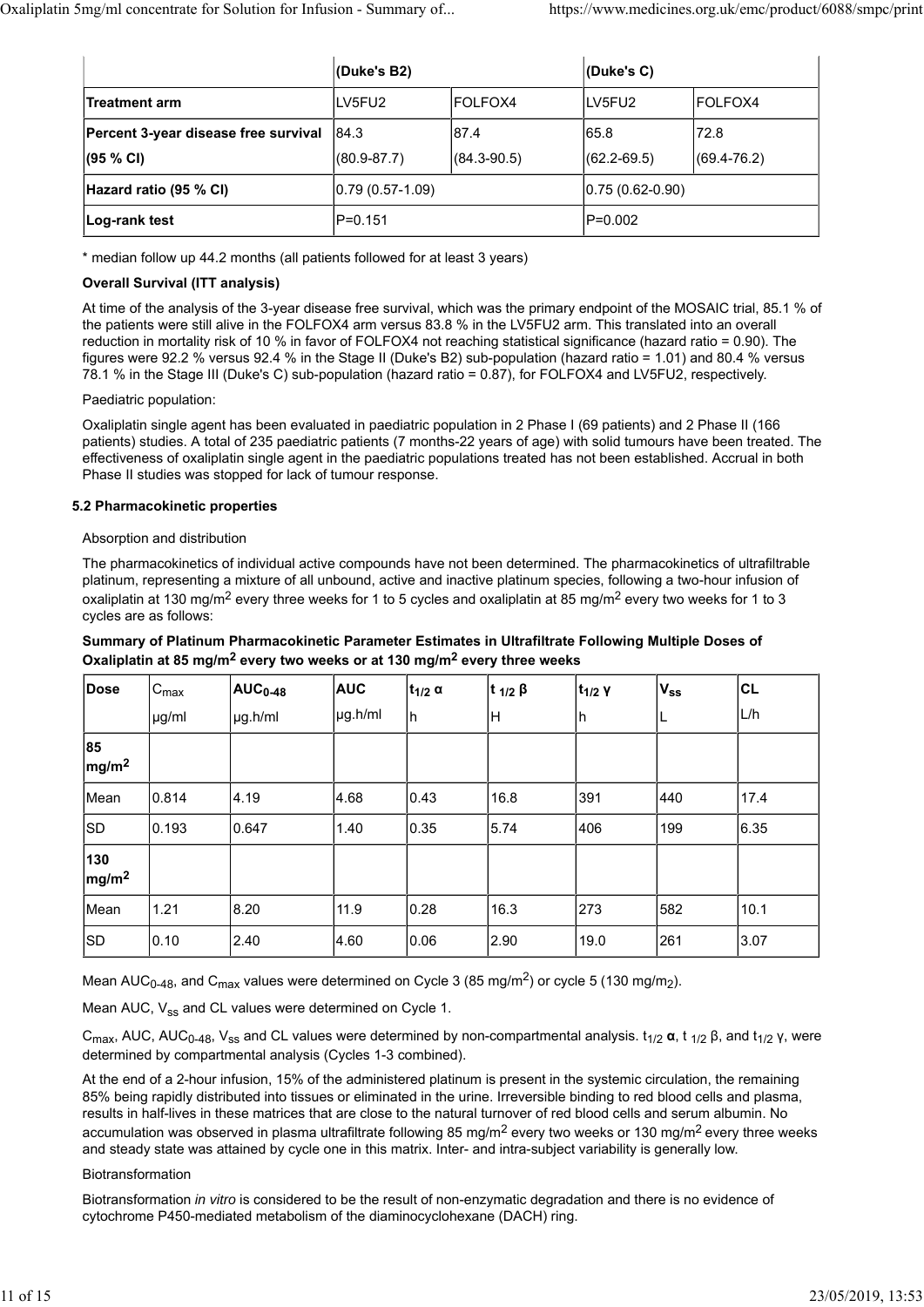Oxaliplatin undergoes extensive biotransformation in patients, and no intact drug was detectable in plasma ultrafiltrate at the end of a 2h-infusion. Several cytotoxic biotransformation products including the monochloro-, dichloro- and diaquo-DACH platinum species have been identified in the systemic circulation together with a number of inactive conjugates at later time points.

Elimination

Platinum is predominantly excreted in urine, with clearance mainly in the 48 hours following administration.

By day 5, approximately 54% of the total dose was recovered in the urine and < 3% in the faeces.

Special populations

#### *Renal impairment*

The effect of renal impairment on the disposition of oxaliplatin was studied in patients with varying degrees of renal function. Oxaliplatin was administered at a dose of 85 mg/m2 in the control group with a normal renal function (CLcr > 80 ml/min, n=12) and in patients with mild (CLcr = 50 to 80 ml/min, n=13) and moderate (CLcr = 30 to 49 ml/min, n=11) renal impairment, and at a dose of 65mg/m2 in patients with severe renal impairment (CLcr < 30 ml/min, n=5). Median exposure was 9, 4, 6, and 3 cycles, respectively, and PK data at cycle 1 were obtained in 11, 13, 10, and 4 patients respectively.

There was an increase in plasma ultrafiltrate (PUF) platinum AUC, AUC/dose and a decrease in total and renal CL and Vss with increasing renal impairment especially in the (small) group of patients with severe renal impairment: point estimate (90% CI) of estimated mean ratios by renal status versus normal renal function for AUC/dose were 1.36 (1.08, 1.71), 2.34 (1.82, 3.01) and 4.81 (3.49, 6.64) for patients with mild and moderate and in severe renal failure respectively.

Elimination of oxaliplatin is significantly correlated with the creatinine clearance. Total PUF platinum CL was respectively 0.74 (0.59, 0.92), 0.43 (0.33, 0.55) and 0.21 (0.15, 0.29) and for Vss respectively 0.52 (0.41, 0.65), 0.73 (0.59, 0.91) and 0.27 (0.20, 0.36) for patients with mild, moderate and severe renal failure respectively. Total body clearance of PUF platinum was therefore reduced by respectively 26% in mild, 57% in moderate, and 79% in severe renal impairment compared to patients with normal function.

Renal clearance of PUF platinum was reduced in patients with impaired renal function by 30% in mild, 65% in moderate, and 84% in severe renal impairment compared to patients with normal function.

There was an increase in beta half life of PUF platinum with increasing degree of renal impairment mainly in the severe group. Despite the small number of patients with severe renal dysfunction, these data are of concern in patients in severe renal failure and should be taken into account when prescribing oxaliplatin in patients with renal impairment (see sections 4.2, 4.3 and 4.4).

### **5.3 Preclinical safety data**

The target organs identified in preclinical species (mice, rats, dogs, and/or monkeys) in single- and multiple-dose studies included the bone marrow, the gastrointestinal system, the kidney, the testes, the nervous system, and the heart. The target organ toxicities observed in animals are consistent with those produced by other platinum-containing drugs and DNA-damaging, cytotoxic drugs used in the treatment of human cancers with the exception of the effects produced on the heart. Effects on the heart were observed only in the dog and included electrophysiological disturbances with lethal ventricular fibrillation. Cardiotoxicity is considered specific to the dog not only because it was observed in the dog alone but also because doses similar to those producing lethal cardiotoxicity in dogs (150 mg/m<sup>2</sup>) were well-tolerated by humans. Preclinical studies using rat sensory neurons suggest that the acute neurosensory symptoms related to Oxaliplatin may involve an interaction with voltage-gated Na<sup>+</sup>channels.

Oxaliplatin was mutagenic and clastogenic in mammalian test systems and produced embryo-fetal toxicity in rats. Oxaliplatin is considered a probable carcinogen, although carcinogenic studies have not been conducted.

# **6. Pharmaceutical particulars**

### **6.1 List of excipients**

Water for injections

### **6.2 Incompatibilities**

The diluted medicinal product should not be mixed with other medications in the same infusion bag or infusion line. Under instructions for use described in section 6.6 oxaliplatin can be co-administered with folinic acid via a Y-line.

- DO NOT mix with alkaline medicinal products or solutions, in particular 5-fluorouracil, folinic acid preparations containing trometamol as an excipient and trometamol salts of other drugs. Alkaline drugs or solutions will adversely affect the stability of oxaliplatin (see section 6.6).

- DO NOT dilute oxaliplatin with saline or other solutions containing chloride ions (including calcium, potassium or sodium chloride).

- DO NOT mix with other medicinal products in the same infusion bag or infusion line (see section 6.6 for instructions concerning simultaneous administration with folinic acid).

- DO NOT use injection equipment containing aluminium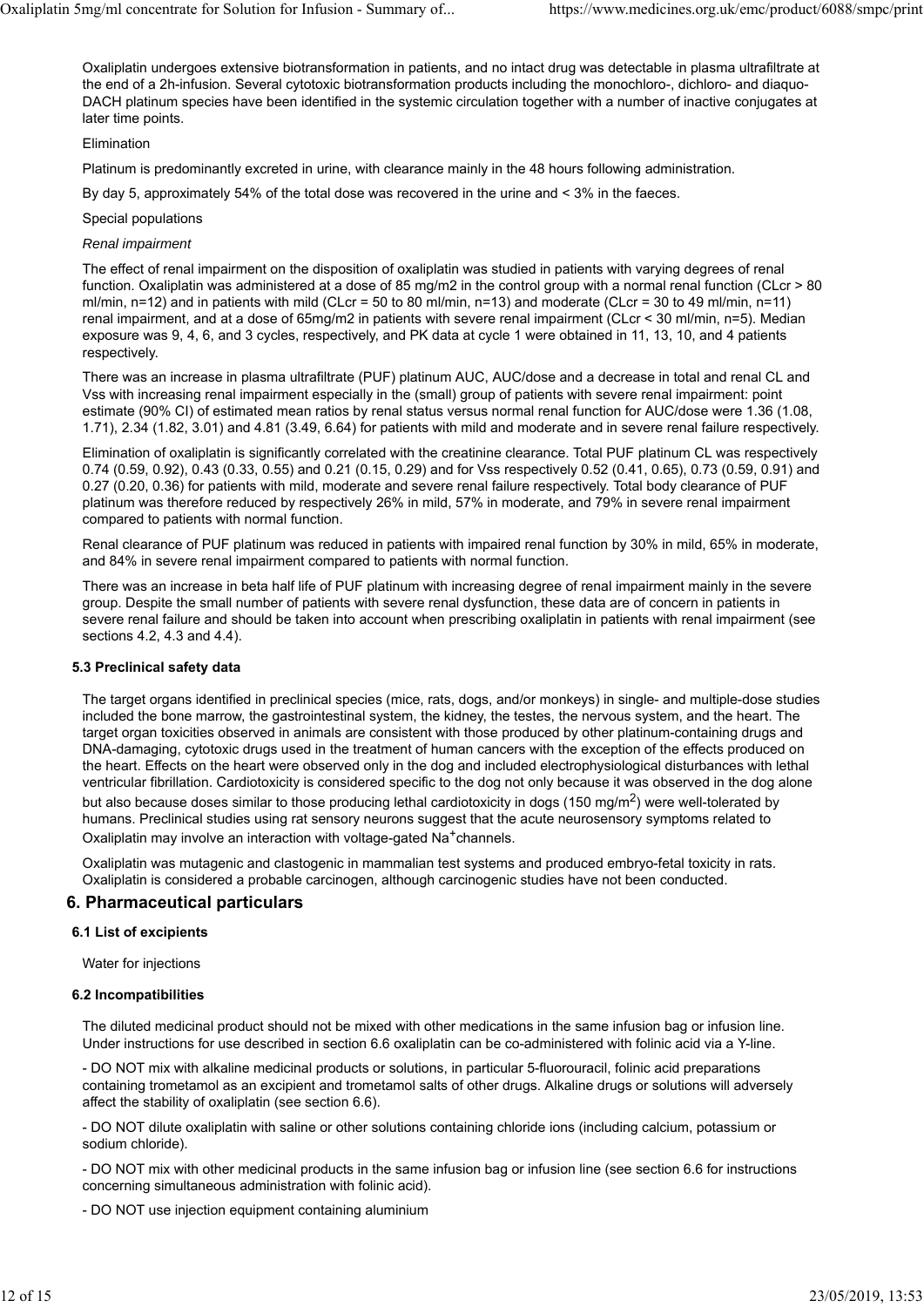#### **6.3 Shelf life**

2 years.

After dilution in 5% glucose, chemical and physical in-use stability has been demonstrated for up to 48 hours at +2°C to +8°C and for 24 hours at +25°C.

From a microbiological point of view, the infusion preparation should be used immediately. If not used immediately, inuse storage times and conditions prior to use are the responsibility of the user and would normally not be longer than 24 hours at 2°C to 8°C unless dilution has taken place in controlled and validated aseptic conditions.

#### **6.4 Special precautions for storage**

Keep the vial in the outer carton in order to protect from light. Do not freeze.

For storage conditions of the diluted medicinal product, see section 6.3

#### **6.5 Nature and contents of container**

For 10 ml,

Concentrate for solution for infusion is filled in 15 mL Type I clear tubular glass vial (Siliconized) with 20 mm V9048 FM259/0 OMNIFLEX PLUS 2500/RF rubber stopper and 20 mm aluminium flip off lavender seal

#### For 20 ml,

Concentrate for solution for infusion is filled in 20 mL Type I clear tubular glass vial (Siliconized) with 20 mm V9048 FM259/0 OMNIFLEX PLUS 2500/RF rubber stopper and 20 mm aluminium flips off lavender seal

#### For 40 ml,

Concentrate for solution for infusion is filled in 50 mL Type I clear tubular glass vial (Siliconized) with 20 mm V9048 FM259/0 OMNIFLEX PLUS 2500/RF rubber stopperand 20 mm aluminium flips off lavender seal

Pack size: 1 vial per carton

#### **6.6 Special precautions for disposal and other handling**

As with other potentially toxic compounds, caution should be exercised when handling and preparing oxaliplatin solutions.

#### *Instructions for Handling*

The handling of this cytotoxic agent by healthcare personnel requires every precaution to guarantee the protection of the handler and his surroundings.

The preparation of injectable solutions of cytotoxic agents must be carried out by trained specialist personnel with knowledge of the medicines used, in conditions that guarantee the integrity of the product, the protection of the environment and in particular the protection of the personnel handling the medicines, in accordance with the hospital policy. It requires a preparation area reserved for this purpose. It is forbidden to smoke, eat or drink in this area.

Personnel must be provided with appropriate handling materials, notably long sleeved gowns, protection masks, caps, protective goggles, sterile single-use gloves, protective covers for the work area, containers and collection bags for waste.

Excreta and vomit must be handled with care.

Pregnant women must be warned to avoid handling cytotoxic agents.

Any broken container must be treated with the same precautions and considered as contaminated waste. Contaminated waste should be incinerated in suitably labelled rigid containers. See below chapter "Disposal".

If Oxaliplatin concentrate for solution for infusion, should come into contact with skin, wash immediately and thoroughly with water.

If Oxaliplatin concentrate for solution for infusion, should come into contact with mucous membranes, wash immediately and thoroughly with water.

### *-Special precautions for administration*

- DO NOT use injection equipment containing aluminium.
- DO NOT administer undiluted.

- Only 5% glucose infusion solution is to be used as a diluent. DO NOT dilute for infusion with sodium chloride or chloride containing solutions.

- DO NOT mix with any other medicinal products in the same infusion bag or administer simultaneously by the same infusion line

- DO NOT mix with alkaline drugs or solutions, in particular 5 fluorouracil, folinic acid preparations containing trometamol as an excipient and trometamol salts of others drugs. Alkaline drugs or solutions will adversely affect the stability of oxaliplatin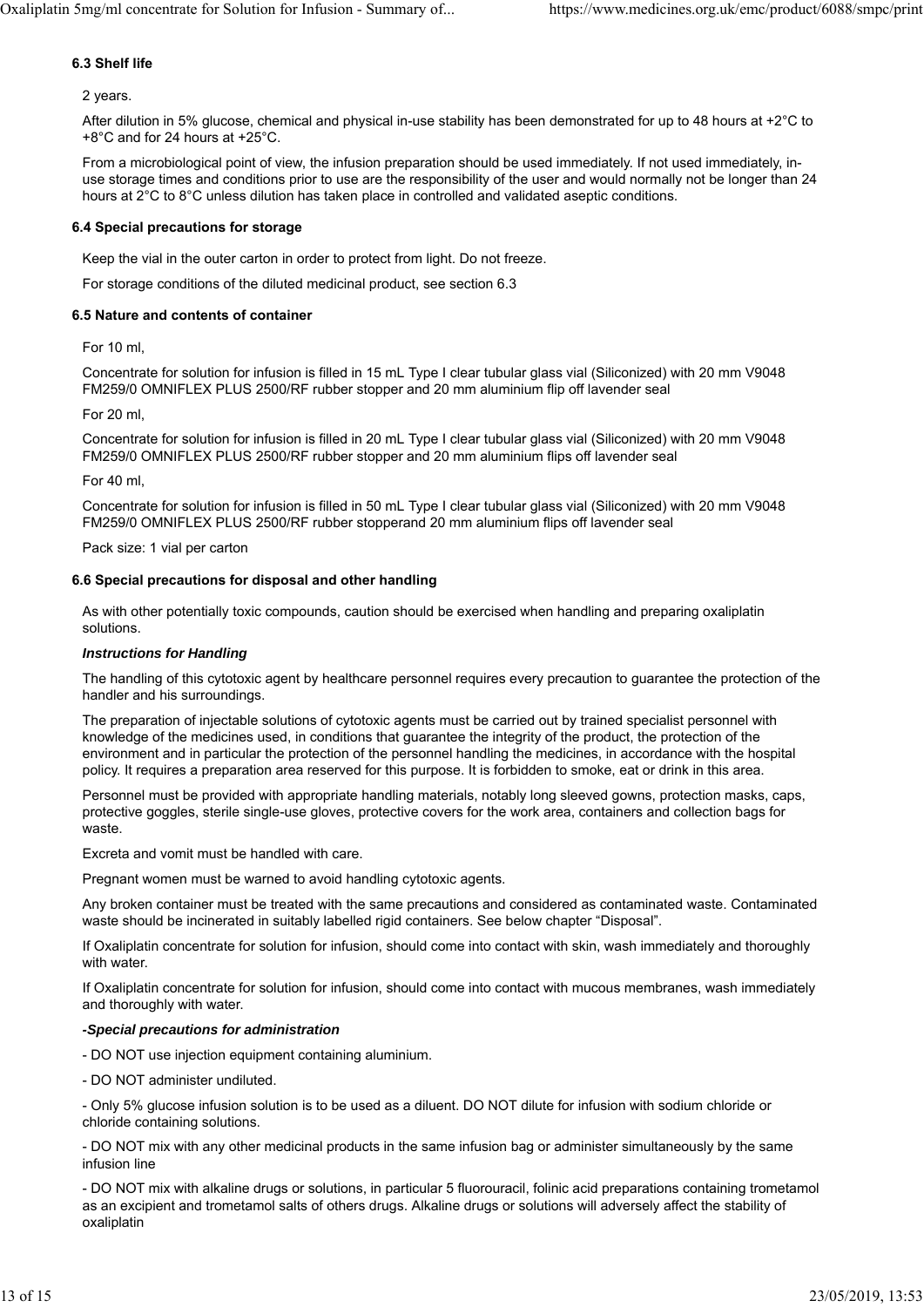### **Instruction for use with folinic acid (as calcium folinate or disodium folinate)**

Oxaliplatin 85 mg/m<sup>2</sup> intravenous infusion (I.V.) in 250 to 500 ml of 5% glucose solution is given at the same time as folinic acid intravenous infusion in 5% glucose solution, over 2 to 6 hours, using a Y-line placed immediately before the site of infusion. These two medicinal products should not be combined in the same infusion bag. Folinic acid (FA) must not contain trometamol as an excipient and must only be diluted using isotonic 5% glucose solution, never in alkaline solutions or sodium chloride or chloride containing solutions.

### **Instruction for use with 5 fluorouracil**

Oxaliplatin should always be administered before fluoropyrimidines – i.e. 5 fluorouracil.

After oxaliplatin administration, flush the line and then administer 5 fluorouracil.

For additional information on drugs combined with oxaliplatin, see the corresponding manufacturer's summary of product characteristics.

### *Dilution for intravenous infusion*

Withdraw the required amount of concentrate solution from the vial(s) and then dilute with 250 ml to 500 ml of a 5% glucose solution to give an oxaliplatin concentration between 0.2 mg/ml and 2 mg/ml; concentration range for which the physico-chemical stability of oxaliplatin has been demonstrated.

Administer by intravenous infusion (I.V).

After dilution in 5 % glucose, chemical and physical in-use stability has been demonstrated for 48 hours at +2 $^{\circ}$ C to +8 $^{\circ}$ C and for 24 hours at +25°C. From a microbiological point of view, this infusion preparation should be used immediately. If not used immediately, in-use storage times and conditions prior to use are the responsibility of the user and would normally not be longer than 24 hours at 2°C to 8°C unless dilution has taken place in controlled and validated aseptic conditions.

### **Concentrate for Solution for Infusion**

Inspect visually prior to use. Only clear solutions without particles should be used.

The medicinal product is for single use only. Any unused concentrate should be discarded. (see chapter "disposal" below)

NEVER use sodium chloride or chloride containing solutions for dilution.

The compatibility of Oxaliplatin solution for infusion has been tested with representative, PVC-based, administration sets.

#### **Infusion**

The administration of oxaliplatin does not require prehydration.

Oxaliplatin diluted in 250 to 500 ml of a 5% glucose solution to give a concentration not less than 0.2 mg/ml must be infused either by peripheral vein or central venous line over 2 to 6 hours. When oxaliplatin is administered with 5-fluorouracil, the oxaliplatin infusion must precede the administration of 5-fluorouracil.

#### **Disposal**

Remnants of the medicinal product as well as all materials that have been used for dilution and administration must be destroyed according to hospital standard procedures applicable to cytotoxic agents and with due regard to current laws related to the disposal of hazardous waste.

### **7. Marketing authorisation holder**

Accord Healthcare Limited

Sage House

319, Pinner Road

North Harrow

Middlesex, HA1 4HF

United Kingdom

# **8. Marketing authorisation number(s)**

Pl 20075/0112

# **9. Date of first authorisation/renewal of the authorisation**

12/01/2010

# **10. Date of revision of the text**

26/03/2019

# **Company Contact Details**

Accord Healthcare Limited

#### **Address**

Sage House, 319 Pinner Road, North Harrow,

### **WWW**

http://www.accord-healthcare.eu